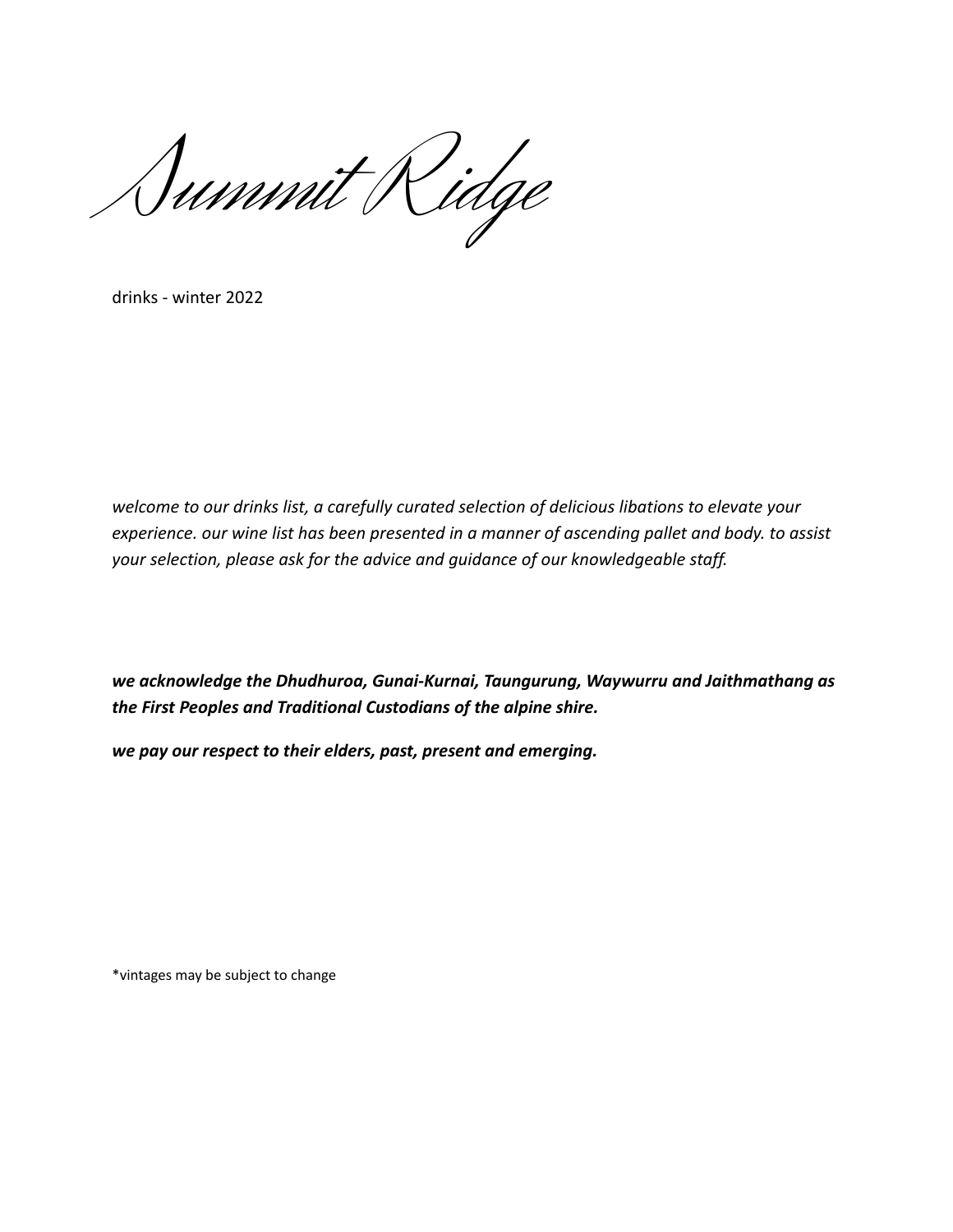cocktails

Classic or tommy's margarita 22 classic negroni 22 archie rose martini 22 manhattan 22 espresso martini 22 aperol spritz 22

mocktails

yuzu saki orange blossom spritz 15 scottish sour 15

warmers

maxwells spiced mead 10 sternthaler german gluhwein 10

softies

coke 5 solo 5 fanta 5 lemonade 5 ginger beer 5 ginger ale 5 soda/tonic 5 apple juice 5 orange juice 5 lemon/lime/bitters 6 sparkling apple juice 6

waters

voss sparkling 800 ml 9 san pellegrino 750 ml 9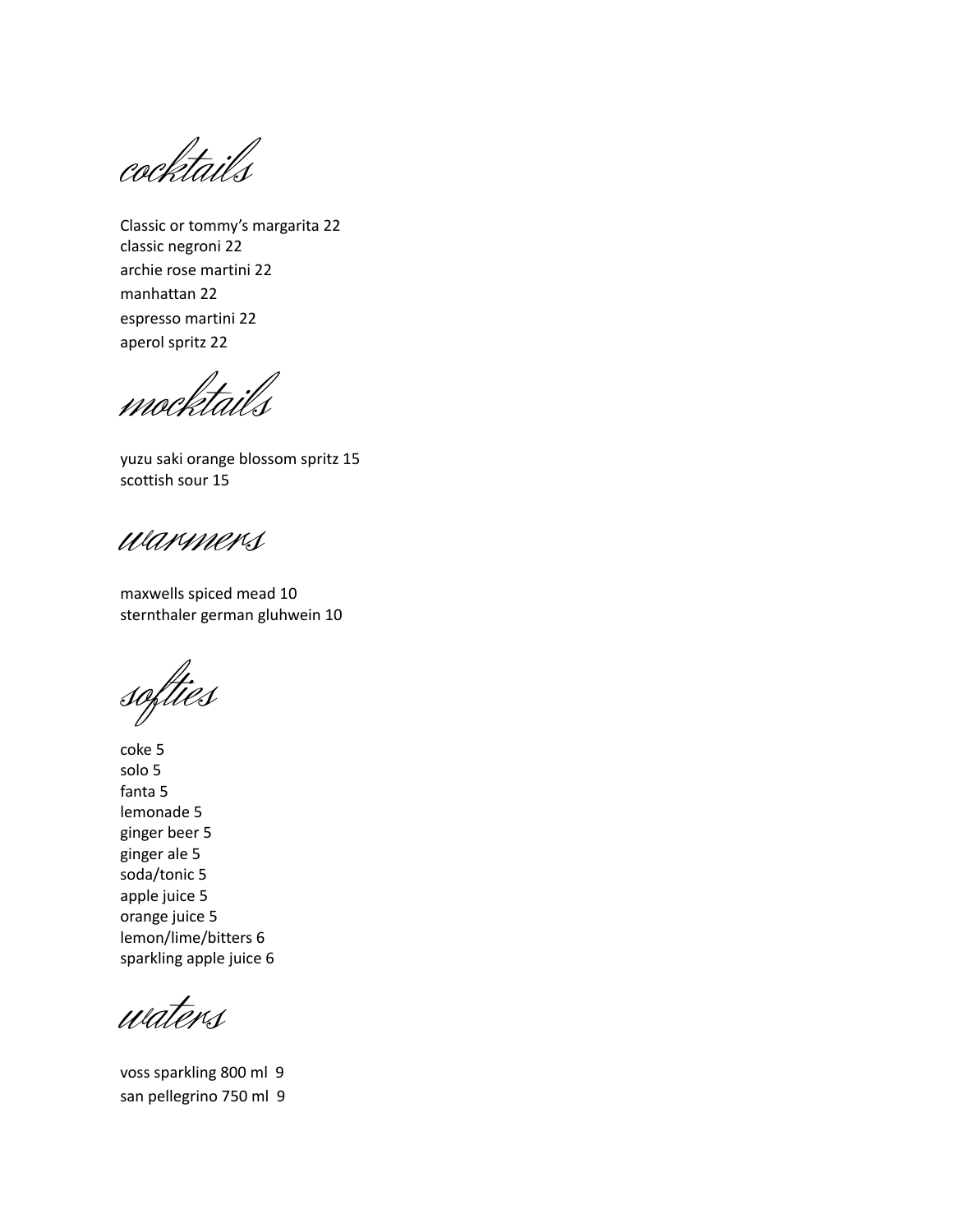beer, cider

asahi (on tap) 9/13 corona 9 peroni 9 furphy 9

bridge rd free time pale ale (0%) 9 bridge rd beechworth pale ale 10 bright brewery alpine lager 10 bright brewery amber ale 11 bright brewery pow pale ale 10

alpine pink lady dry cider 8 endless pear cider 8 billson's ginger beer 8

bubbles

| nv   | ruggeri prosecco 'argeo' DOC brut, glera, veneto, italy                                   |       | 14 | 60  |
|------|-------------------------------------------------------------------------------------------|-------|----|-----|
| 2021 | howard vineyard, pinot noir, chardonnay, adelaide hills, s.a.                             |       | 16 | 65  |
| nv   | champagne taittinger, chardonnay, pinot noir, champagne, france<br>*piccolo available     | $60*$ | 25 | 110 |
| nv   | la villa blanc de blancs, chardonnay, speyton, tas.                                       |       |    | 75  |
| nv   | veuve clicquot ponsardin brut, chardonnay, pinot noir, pinot meunier,<br>reims, france    |       |    | 125 |
| 2008 | veuve clicquot ponsardin vintage, chardonnay, pinot noir, pinot meunier,<br>reims, france |       |    | 185 |
| nv   | billecart-salmon brut reserve, pinot noir, chardonnay, pinot meunier<br>champagne, france |       |    | 165 |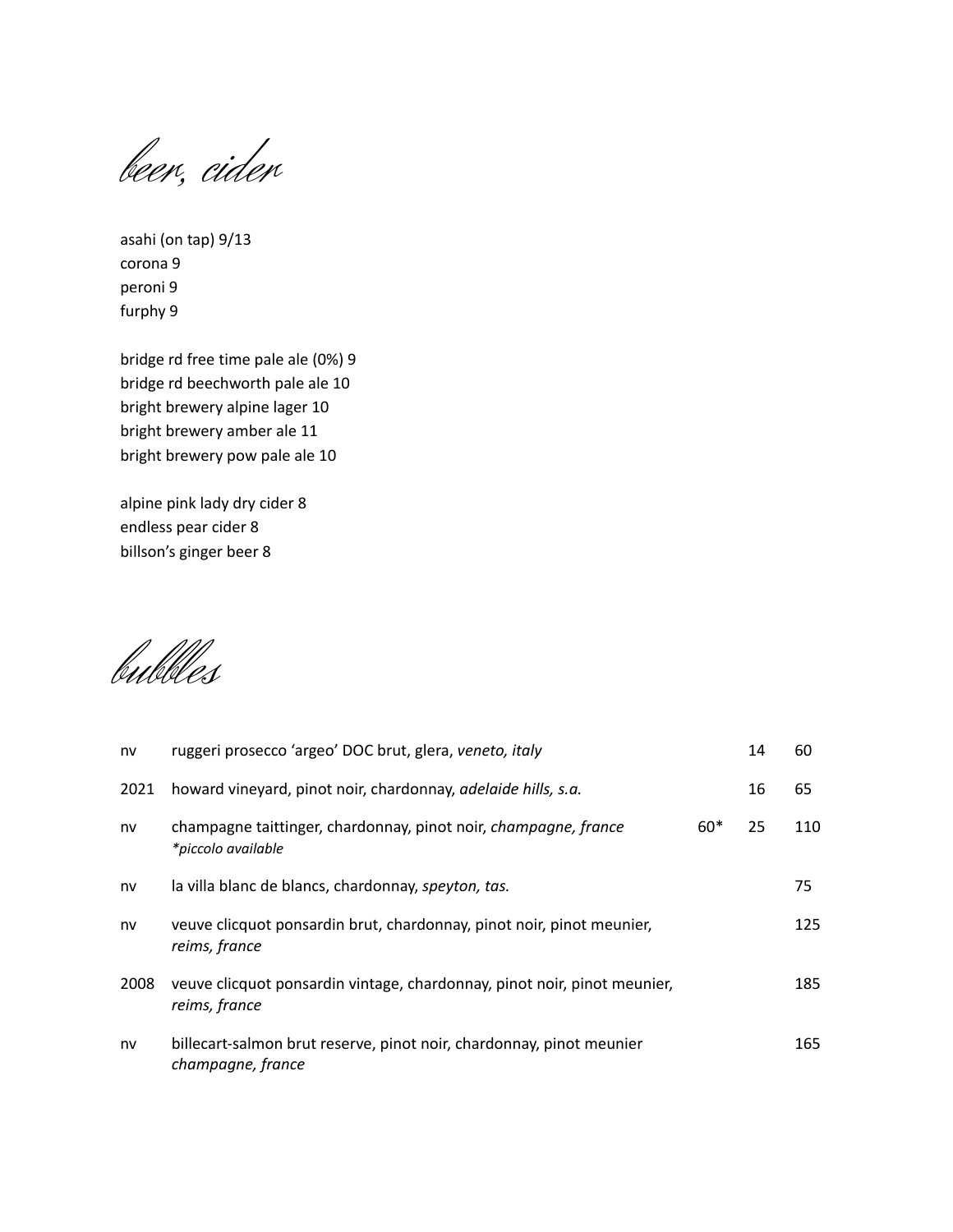white

| 2021 | riesling freak no.3, riesling, clare valley, s.a.                 | 14 | 60  |
|------|-------------------------------------------------------------------|----|-----|
| 2021 | pazza by kt, riesling, watervale, s.a.                            |    | 70  |
| 2018 | babich, sauvignon blanc, marlborough, n.z.                        |    | 65  |
| 2022 | shaw + smith, sauvignon blanc, adelaide hills, s.a.               | 16 | 75  |
| 2018 | domaine christian salmon sancerre, loire valley, france           |    | 100 |
| 2018 | tamar ridge, pinot gris, tamar valley, tas.                       |    | 85  |
| 2021 | latta 'ex nihilio', pinot gris, grampians, vic.                   | 15 | 70  |
| 2020 | pizzini, pinot grigio, king valley, vic.                          | 14 | 65  |
| 2018 | brown magpie single vineyard, pinot grigio, geelong, vic.         |    | 70  |
| 2020 | I.a.s. Vino 'CBDB', chenin blanc, margaret river, w.a.            |    | 110 |
| 2021 | le sorelle, fiano, mildura, vic.                                  |    | 55  |
| 2015 | banks rd 'wills selection', chardonnay, bellarine peninsula, vic. | 19 | 90  |
| 2018 | serengale, chardonnay, beechworth vic.                            |    | 90  |
| 2019 | toolangi 'pauls lane', chardonnay, yarra valley, vic.             |    | 95  |
| 2018 | paringa estate, chardonnay, mornington peninsula, vic.            |    | 120 |
| 2016 | moorilla 'muse', chardonnay, derwent valley, tas.                 |    | 80  |
| 2019 | pierro, chardonnay, margaret river, w.a.                          |    | 150 |
| 2012 | brown brothers 'patricia', chardonnay, milawa, vic.               |    | 120 |
|      |                                                                   |    |     |

rosé

| 2021 howard vineyard rosé, cabernet franc, <i>adelaide hills</i> , <i>s.a.</i>        | -55 |
|---------------------------------------------------------------------------------------|-----|
| 2019 stanton & killeen rosé, tinta barroca, touriga nacional, <i>rutherglen, vic.</i> | 58  |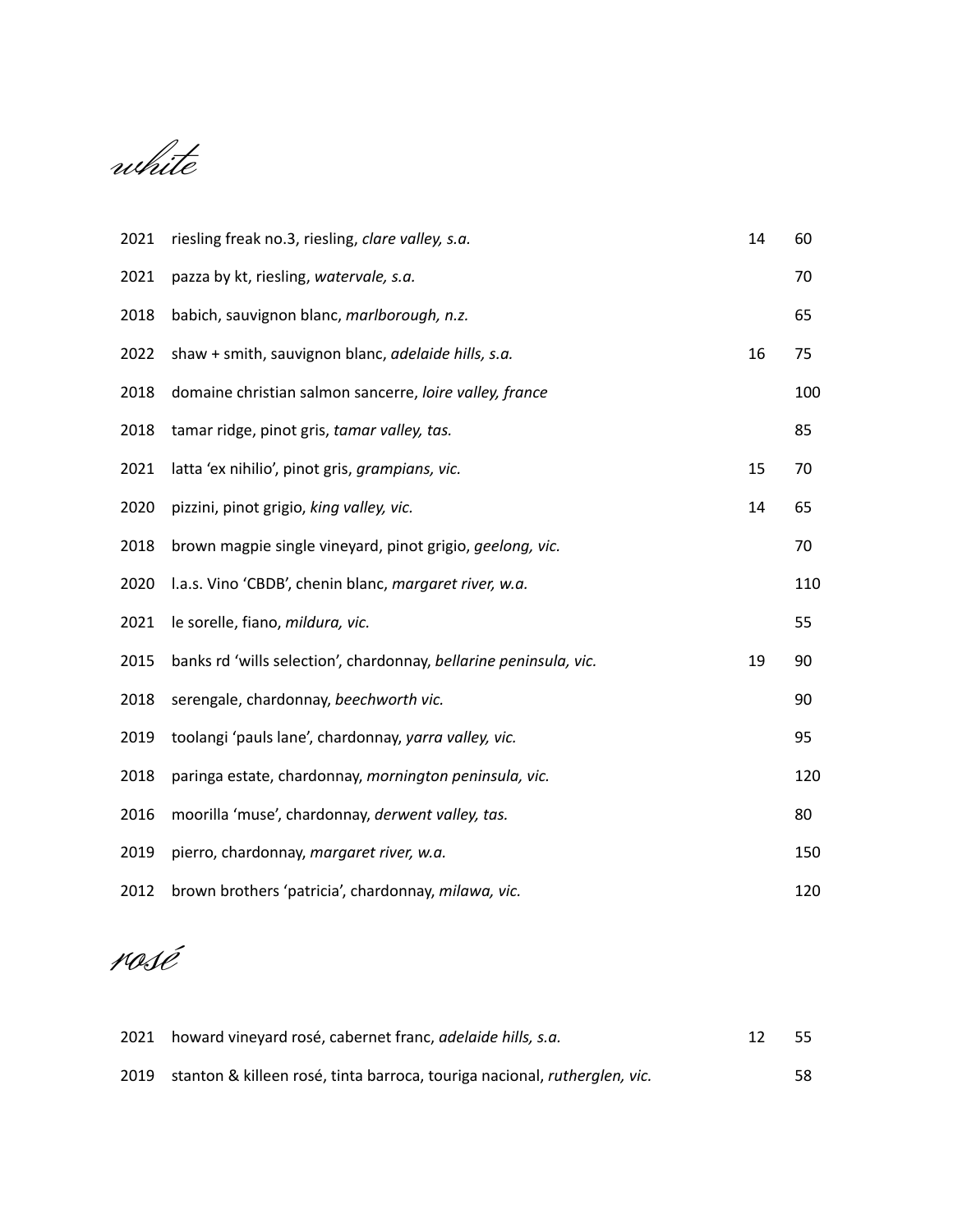red

| 2019 | port phillip estate, pinot noir, mornington peninsula, vic.                | 17 | 85  |
|------|----------------------------------------------------------------------------|----|-----|
| 2019 | bouchard père & fils 'la vignee', pinot noir, burgundy, france             | 20 | 95  |
| 2017 | boat o'craigo 'black spur', pinot noir, yarra valley, vic.                 |    | 85  |
| 2016 | moorilla 'muse', pinot noir, berriedale, tas.                              |    | 110 |
| 2019 | indigo vineyard, pinot noir, beechworth, vic.                              |    | 90  |
| 2020 | felton rd 'bannockburn', pinot noir, central otago, nz.                    |    | 130 |
| 2017 | cantina tollo rocca ventosa, sangiovese, tolo, italy                       |    | 60  |
| 2019 | tenute rossetti chianti, sangiovese, tuscany, italy                        |    | 65  |
| 2021 | longhop old vine, grenache, adelaide plains, s.a.                          |    | 65  |
| 2020 | tar & roses, tempranillo, heathcote, vic.                                  |    | 60  |
| 2018 | campbells limited release, tempranillo, rutherglen, vic.                   | 16 | 70  |
| 2018 | maxwell 'little demon', grenache, syrah, mataro, mclaren vale, s.a.        |    | 75  |
| 2020 | teusner 'the wark family', shiraz, stonewell, barossa valley, s.a.         | 17 | 80  |
| 2020 | medhurst 'YRB', shiraz, pinot noir, gruyere, vic.                          |    | 70  |
| 2019 | place of changing winds, syrah, heathcote, vic.                            |    | 65  |
| 2019 | mitolo 'angela', shiraz, mclaren vale, s.a.                                |    | 80  |
| 2017 | hutton vale farm, shiraz, eden valley, barossa valley, s.a.                |    | 140 |
| 2013 | kennedy 'cambria', shiraz, heathcote, vic.                                 |    | 95  |
| 2016 | henschke 'henry's seven', shiraz, grenache, viognier, barossa valley, s.a. |    | 80  |
| 2018 | fraser gallop 'parterre', cabernet sauvignon, wilyabrup, w.a.              |    | 100 |
| 2017 | campbells limited release, cabernets, rutherglen, vic.                     |    | 75  |
| 2018 | maxwell 'lime cave', cabernet sauvignon, mclaren vale, s.a.                | 16 | 77  |
| 2017 | leconfield, cabernet sauvignon, coonawarra, s.a.                           |    | 85  |
| 2017 | stanton & killeen, shiraz, durif, rutherglen, vic.                         |    | 60  |
| 2018 | campbells 'rutherglen', durif, rutherglen, vic                             |    | 70  |